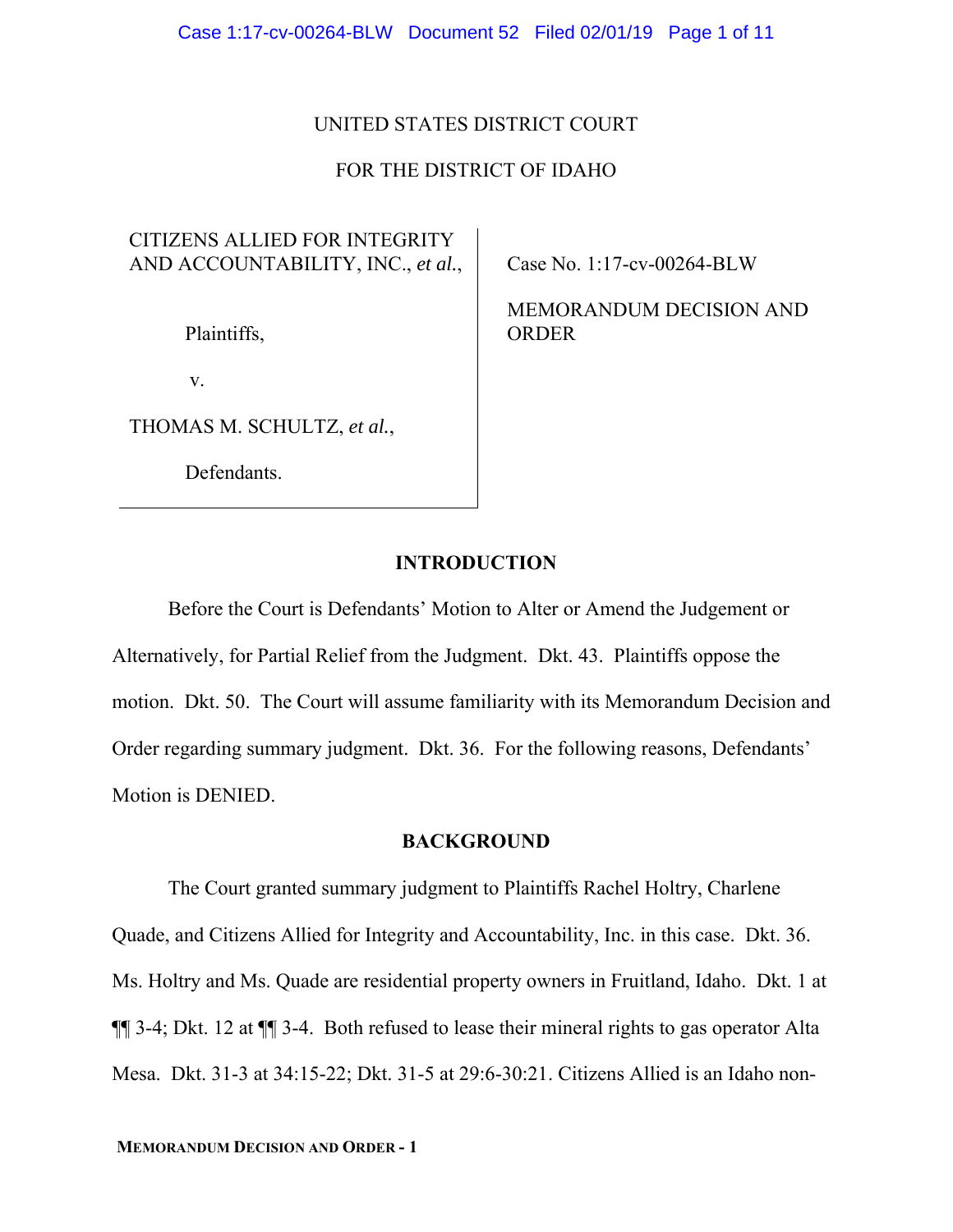#### Case 1:17-cv-00264-BLW Document 52 Filed 02/01/19 Page 2 of 11

profit corporation composed of, among other people, individuals "whose property was subject to the recent application for spacing and integration orders" at issue in this litigation. Dkt. 1 at ¶ 2. Citizens Allied sued in an "associative and representational capacity … on behalf of its members affected by" the spacing and integration orders at issue in this litigation. *Id.*

 The Court will briefly note two other facets of its Memorandum Decision and Order regarding summary judgment. First, the Court determined that Plaintiffs had a protected property interest in the minerals under their land. Dkt. 36 at 12-15. To the extent that the Idaho Oil and Gas Conservation Act ("OGCA") allows forced pooling and integration, the Idaho Department of Lands ("IDL") is required, pursuant to the statute, to establish that the terms afforded to "deemed leased" landowners are "just and reasonable." Idaho Code § 47-320; *see also* Dkt. 36 at 12-15.

 Second, as a remedy for Defendants' unlawful conduct, the Court ordered the Idaho Oil and Gas Conservation Commission ("Commission") to rescind its Final Order, which consisted of both a spacing order and an integration order. Dkt. 36 at 22; Dkt. 24- 5. Additionally, the Court ordered the Commission to "rescind the lease contracts of Plaintiffs Quade and Holtry … and hold a new hearing that complies with due process by explaining the factors that will be considered when determining whether the terms and conditions of an integration order are 'just and reasonable.'" Dkt. 36 at 22-23.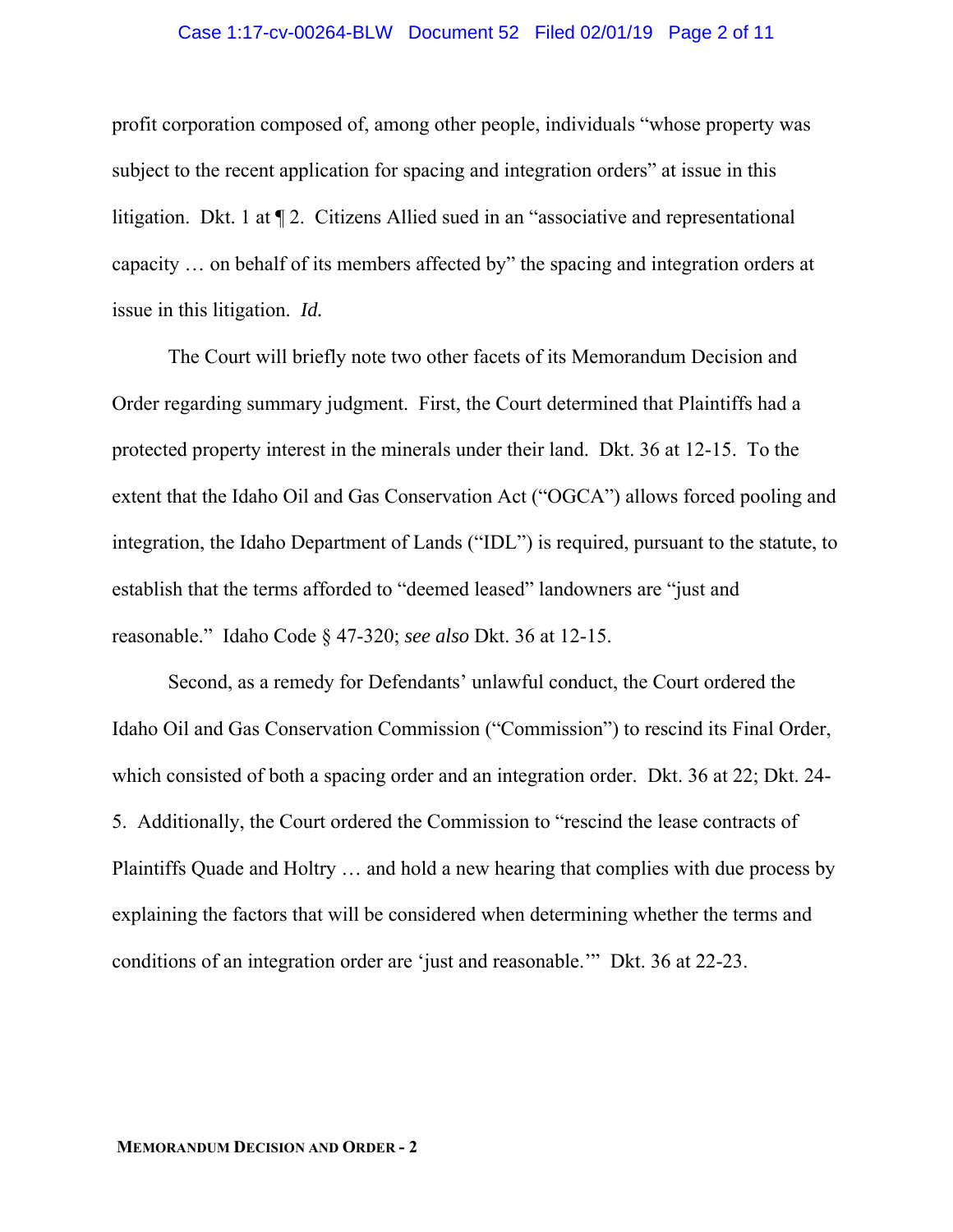### **LEGAL STANDARD**

### **1. Motion to Alter or Amend the Judgment**

Reconsideration of a final judgment under Rule 59(e) is an "extraordinary remedy, to be used sparingly in the interests of finality and conservation of judicial resources." *Carroll v. Nakatani*, 342 F.3d 934, 945 (9th Cir. 2003) (internal quotation marks omitted). A losing party cannot use a Rule 59(e) motion to relitigate old matters or to raise arguments that could have been raised before the entry of judgment. *See Sch. Dist. No. 1J, Multnomah Cnty. v. ACandS, Inc.*, 5 F.3d 1255, 1263 (9th Cir. 1993). As a result, there are four limited grounds upon which a motion for reconsideration may be granted: (1) the motion is necessary to correct manifest errors of fact or law; (2) the moving party presents newly discovered evidence; (3) reconsideration is necessary to prevent manifest injustice; or (4) there is an intervening change in the law. *Turner v. Burlington N. Santa Fe R.R. Co.*, 338 F.3d 1058, 1063 (9th Cir. 2003).

#### **2. Motion for Relief from Judgment**

Similar to Rule 59(e), under Rule 60(b), the moving party is entitled to relief from judgment for the following reasons: (1) mistake, inadvertence, surprise, or excusable neglect; (2) newly discovered evidence; (3) fraud, misrepresentation, or other misconduct of an adverse party; (4) the judgment is void; (5) the judgment has been satisfied, released, or discharged; or (6) any other reason justifying relief from the operation of the judgment. Relief under the "catch-all" provision of Rule 60(b)(6) should be granted only in extraordinary circumstances "as an equitable remedy to prevent manifest injustice,"

#### **MEMORANDUM DECISION AND ORDER - 3**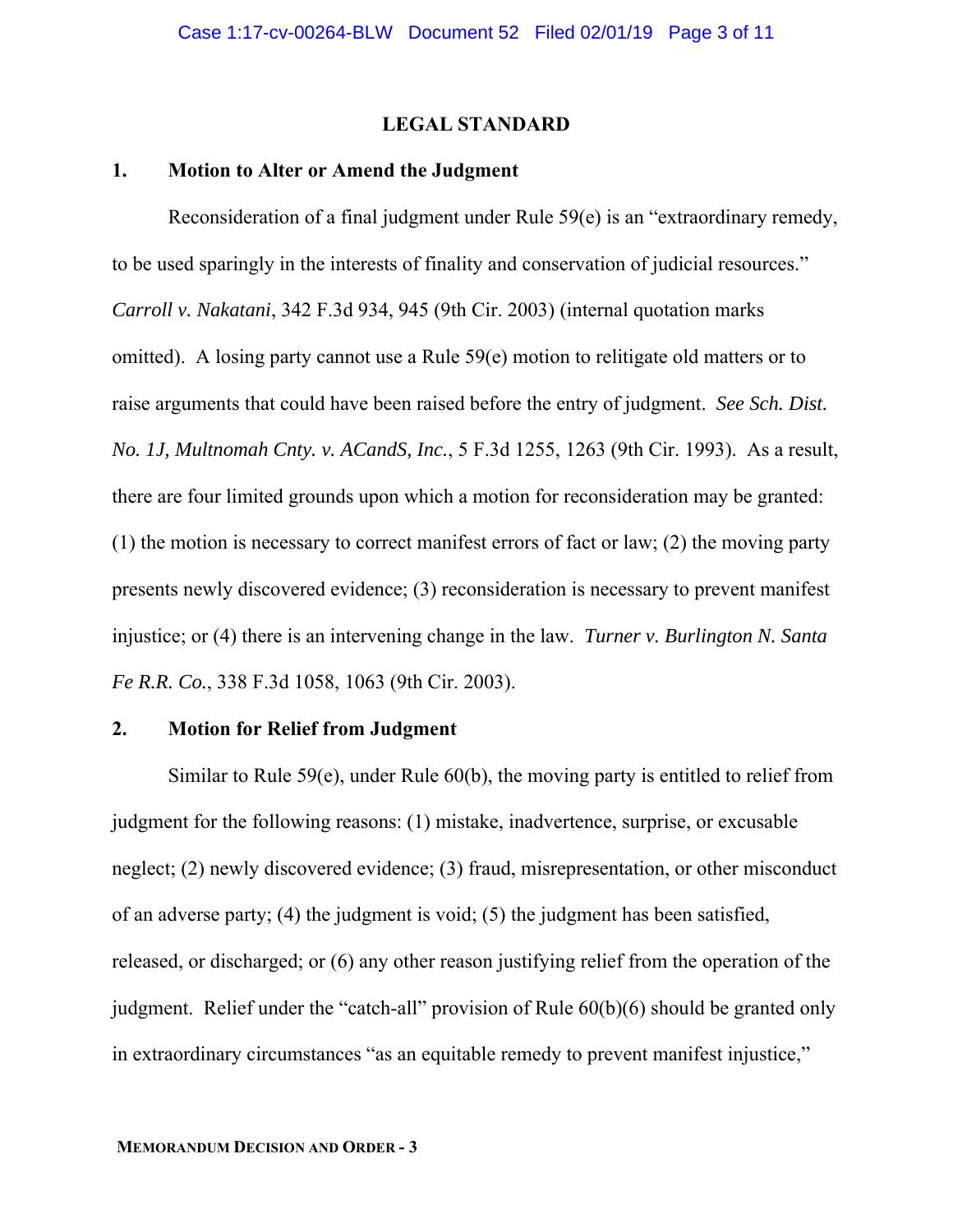*United States v. State of Washington*, 98 F.3d 1159, 1163 (9th Cir. 1996) (internal citation and punctuation omitted).

## **ANALYSIS**

### **1. Plaintiffs Have A Property Interest in the Minerals Underlying Their Lands**

 The thrust of Defendants' Motion relates to the Court's finding that Plaintiffs have a property interest in the minerals underlying their lands. Defendants argue that (1) "[t]he court's decision lacks the required threshold finding that Plaintiffs were deprived of a property right," (2) "[t]here can be no property interest in terms and conditions that can only be determined through exercise of the Commission's discretion," and (3) "[t]he requirement to include 'just and reasonable' terms cannot constitute a property right because it has no ascertainable monetary value." Dkt. 43 at 3, 5, 9. Defendants are wrong on all counts.

## **A.** *The Court Made the Required Threshold Finding*

Defendants' first argument is plainly wrong. Section  $1C(1)$  of the Court's Memorandum Decision and Order describes in detail the history and current scope of the property rights held by Plaintiffs in this case. Dkt. 36 at 12-15. Defendants may, and obviously do, disagree with the Court's analysis. But, Rule 59(e) cannot be used to wish away unfavorable portions of a prior opinion simply because the losing party disagrees with a court's reasoning. *See Sch. Dist. No. 1J, Multnomah Cnty.*, 5 F.3d at 1263.

## **B.** *The Property Rights Held by Plaintiffs Are Not Discretionary*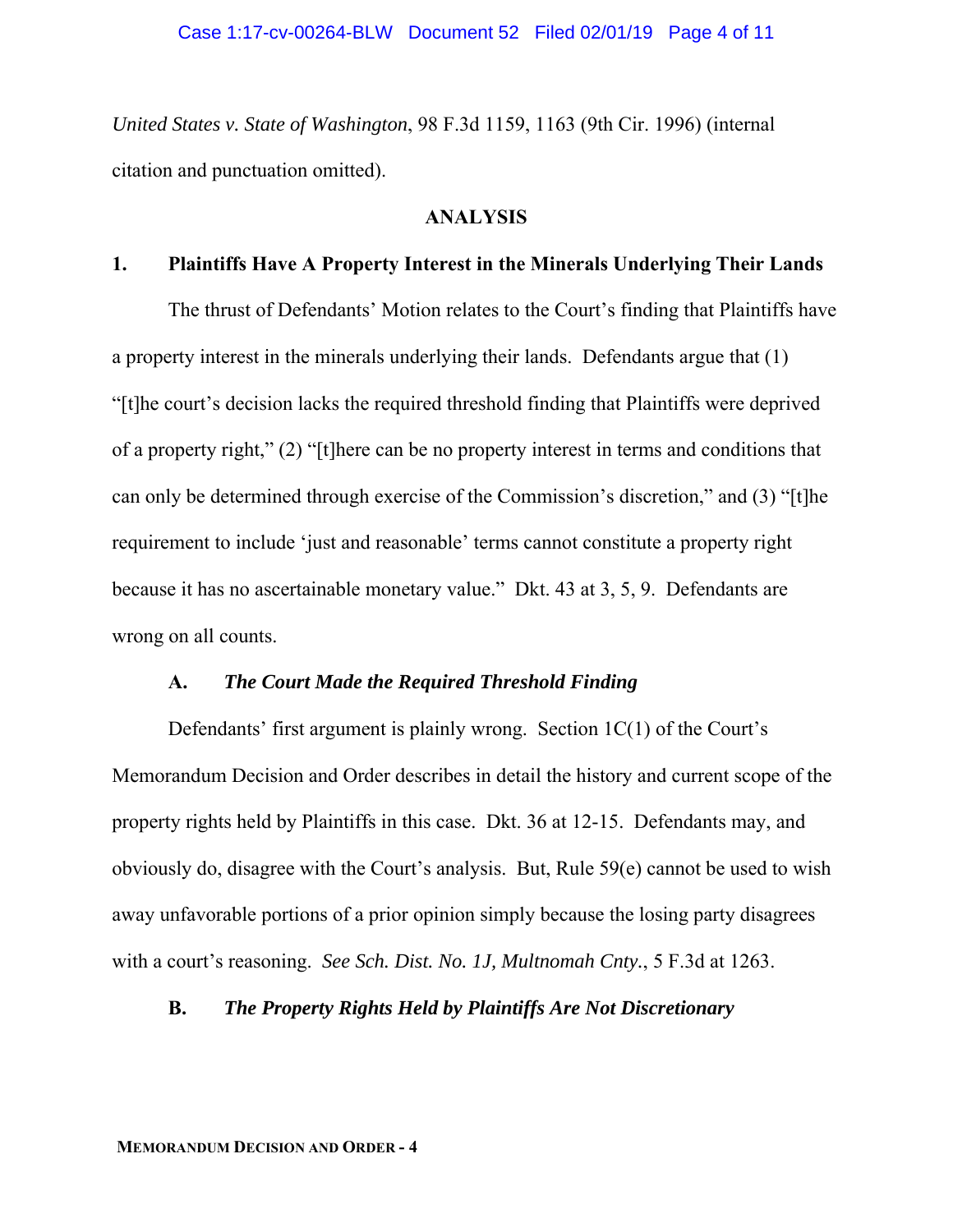#### Case 1:17-cv-00264-BLW Document 52 Filed 02/01/19 Page 5 of 11

Defendants' argument that Plaintiffs do not hold a property right because the right is subject to the Commission's discretion is similarly misguided. Again, this argument rehashes an argument Defendants made during the summary judgment hearing. Dkt. 36 at 15. To recap, it is true that the Commission has discretion to determine exactly what constitutes "just and reasonable" terms and conditions for "deemed leased" landowners. *Id.* But, the OCGA, by its own terms, prohibits the Defendants from reducing the compensation and terms and conditions that "deemed leased" landowners receive to zero. *Id.*

The case law cited by Defendants has little relevance to the present case. Defendants primarily rely on *Town of Castle Rock, Colorado v. Gonzales*, 545 U.S. 748 (2005) to support their argument that "mandatory language [in a statute], when coupled with language allowing the agency to determine *how* to comply with the mandate, does not create a property right." Dkt. 43-1 at 6 (emphasis in original). First, the Court notes that it reviewed and discussed *Town of Castle Rock* in its Memorandum Decision and Order. Dkt. 36 at 15. The Court was not convinced at the time that *Town of Castle Rock* was dispositive in this case; it remains unconvinced.

 Second, *Town of Castle Rock*, along with the rest of the case law cited by Defendants on this point, is distinguishable. In each of those cases, the deciding trial and appellate courts wrestled with the question of *whether* a property right had been created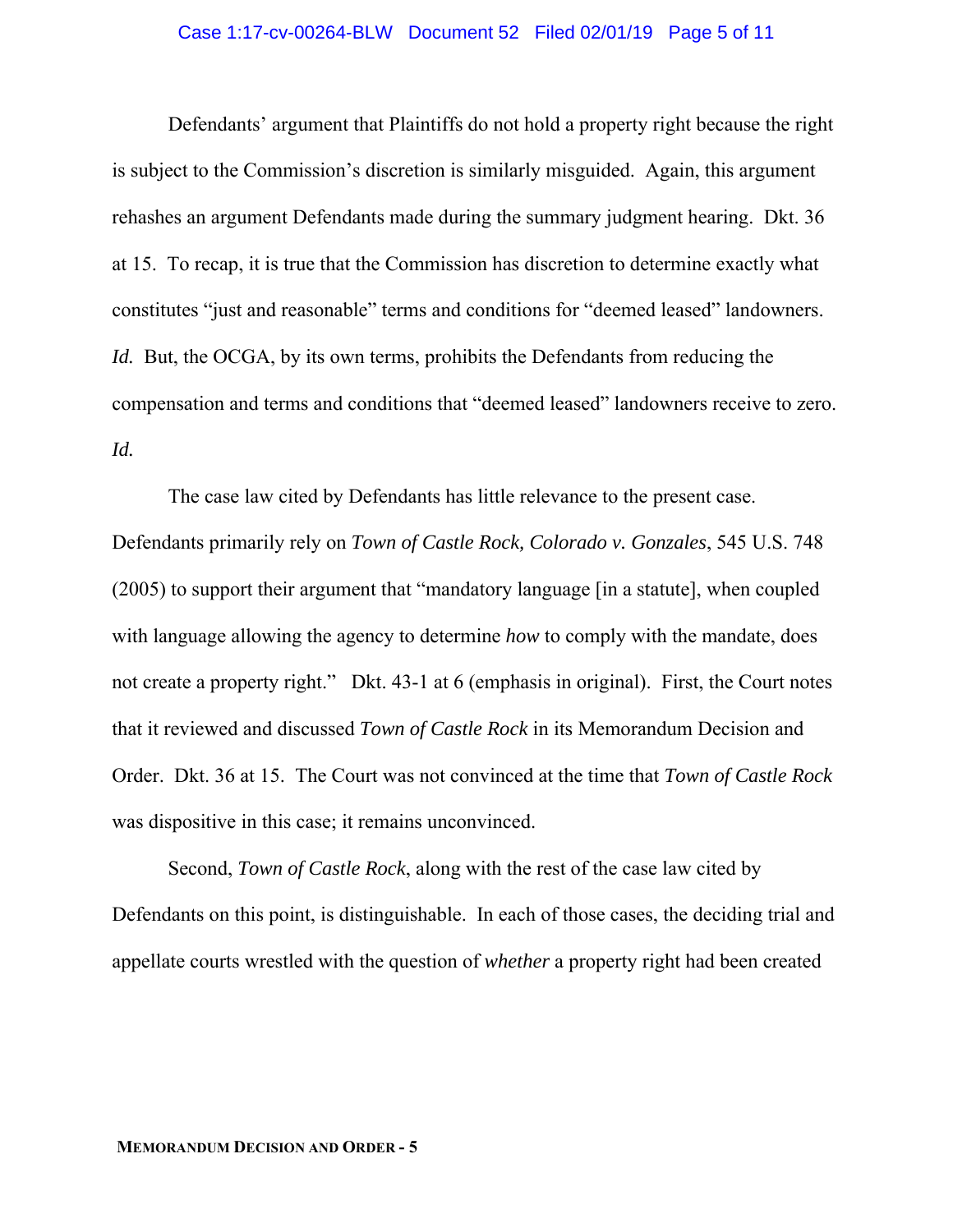### Case 1:17-cv-00264-BLW Document 52 Filed 02/01/19 Page 6 of 11

under ambiguous state or local laws.<sup>1</sup> *Town of Castle Rock* is an excellent example. There, the Supreme Court was forced to decide whether an ambiguous Colorado statutory scheme, in and of itself, created a property interest in the enforcement of a restraining order. *Id.* at 765-66. Because (1) plaintiff in *Town of Castle Rock* did "not assert that she ha[d] any common-law ... entitlement" to the enforcement of the restraining order and (2) it was not appropriate to read into an ambiguous statute "the creation of a personal entitlement to something as vague and novel as enforcement of restraining orders," the Supreme Court concluded that plaintiff lacked a property interest. *Id.*

 Considering the quoted language, *Town of Castle Rock* is distinguishable on a least two bases. First, the enormous body of common-law related to mineral rights, and property law more broadly, uniformly supports the conclusion that Plaintiffs have a protectable property interest in this case.<sup>2</sup> Second, as the Court has repeatedly noted, the

 $\overline{a}$ 

<sup>&</sup>lt;sup>1</sup> This includes *Hammel v. Idaho Cty.*, No. 3:16-cv-00469-EJL, 2018 WL 3758565, at \*4 (D. Idaho, Aug. 8, 2018) (holding that Idaho state law did not create a property interest in accurate notices of sale where property seized by the state for tax purposes was subsequently sold at public auction), *James v. Rowlands*, 606 F.3d 646, 656 (9th Cir. 2010) (holding that California state law did not create a property interest requiring child protective services to notify a father that his child had been placed in protective custody), *Doyle v. City of Medford*, 606 F.3d 667, 675 (9th Cir. 2010) (holding that a vague county ordinance and Oregon state law did not create a property interest in post-retirement healthcare for employees), *Shanks v. Dressel*, 540 F.3d 1082, 1091 (9th Cir. 2008) (holding that a neighborhood lacked any property interest in Spokane, Washington's enforcement of municipal ordinances related to historic preservation), *Thornton v. City of St. Helens*, 425 F.3d 1158, 1164-65 (9th Cir. 2005) (holding that wrecking yard operators lacked a property interest in the renewal of their license).

 $2^2$  The right of landowners to control the mineral rights beneath the surface of their property has ancient roots. William Blackstone described the extent of rights held by property owners in the following way: "*Cujus est solum, ejus est usque ad coelum*, is the maxim of the law, upwards; therefore no man may erect any building, or the like, to overhang another's land: and, downwards, whatever is in a (Continued)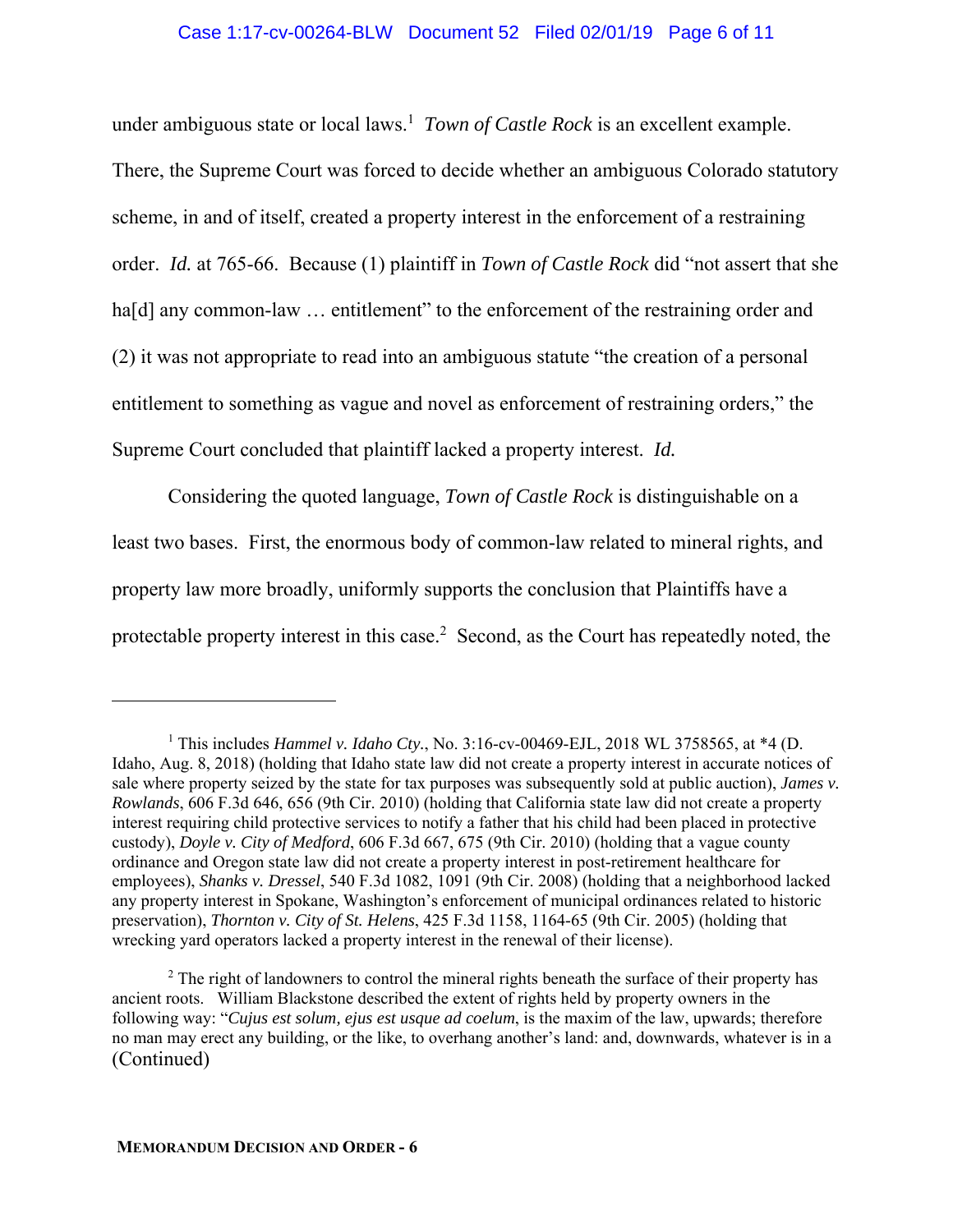#### Case 1:17-cv-00264-BLW Document 52 Filed 02/01/19 Page 7 of 11

mineral rights that Plaintiffs hold are hardly "vague or novel" property interests; to the contrary, they are ancient sticks in the "bundle" of property rights held by landowners. *See generally Mishler v. Nevada State Bd. of Med. Examiners,* 896 F.2d 408, 410 (9th Cir. 1990).

Finally, the Court notes that Defendants' position, taken to its logical conclusion, is extraordinary. Idaho has a long history of mining activities by private landholders. Indeed, some of Idaho's earliest cases adjudicated disputes regarding mining rights. Furthermore, mining continues to play a vital role in Idaho's economy. Defendants, on behalf of Idaho's state government, now asserts that they may, in essence, seize a portion of the mineral rights held by Idaho landowners by passing a statute with only the vaguest guarantees of compensation and due process. Then, when Idaho landowners attempt to make good on the process contained in the statute to secure the promised compensation, they are met with an assertion from the Government that they lacked any property interest in their mineral rights to begin with. Aside from contradicting the United States Constitution, the Defendants' position violates the basic promise that Idaho has made to its landowners.

direct line between the surface of any land, and the center of the earth, belongs to the owner of the surface; as is every day's experience in the mining countries." 2 WILLIAM BLACKSTONE, COMMENTARIES \*18.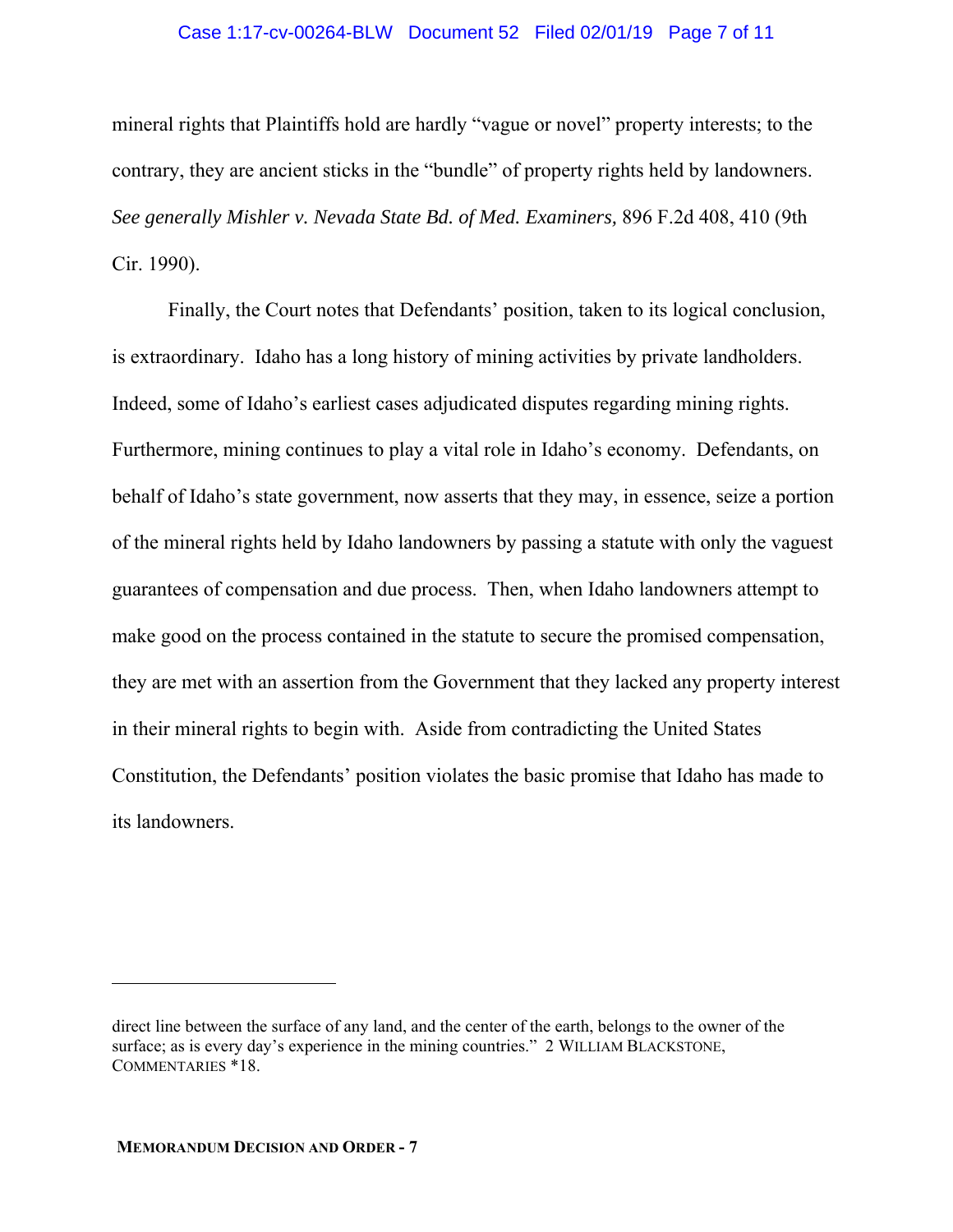### **C.** *The Property Rights Have an Ascertainable Monetary Value*

Finally, Defendants argue that because "'just and reasonable terms' has no ascertainable monetary value, [they] do[] not rise to the level of a property right … and cannot be the basis for an action brought under 42 U.S.C. § 1983." Dkt. 43-1 at 9. Again, Defendants misapprehend the nature of the property right described by the Court. The property interest is in the mineral rights themselves. Though OGCA limits the value of those rights for property owners in specific circumstances, it still requires that the deemed lease property owners be provided "just and reasonable" compensation and terms and conditions. *See* Idaho Code § 47-320. While "just and reasonable" compensation is not a sum certain, it is a figure larger than zero and is ascertainable through the "deemed leased" landholders' participation in lawful proceedings before the Commission. *Id.* As such, the property interests at issue here meet *Town of Castle Rock's* requirement that property rights in a § 1983 action have an ascertainable monetary value.

#### **3. Defendants Must Vacate the Spacing and Integration Orders for** *All* **Plaintiffs**

# **A.** *Defendants Must Vacate Both the Spacing Order and the Integration Order*

Defendants next ask the Court to reconsider its decision to vacate both the spacing and integration orders. According to Defendants, Plaintiffs' Complaint and arguments related solely to the integration order and, therefore, the spacing order should remain in place.

The Court begins by noting that Defendants failed to make this argument during the summary judgment proceedings in this case even though it was plainly available to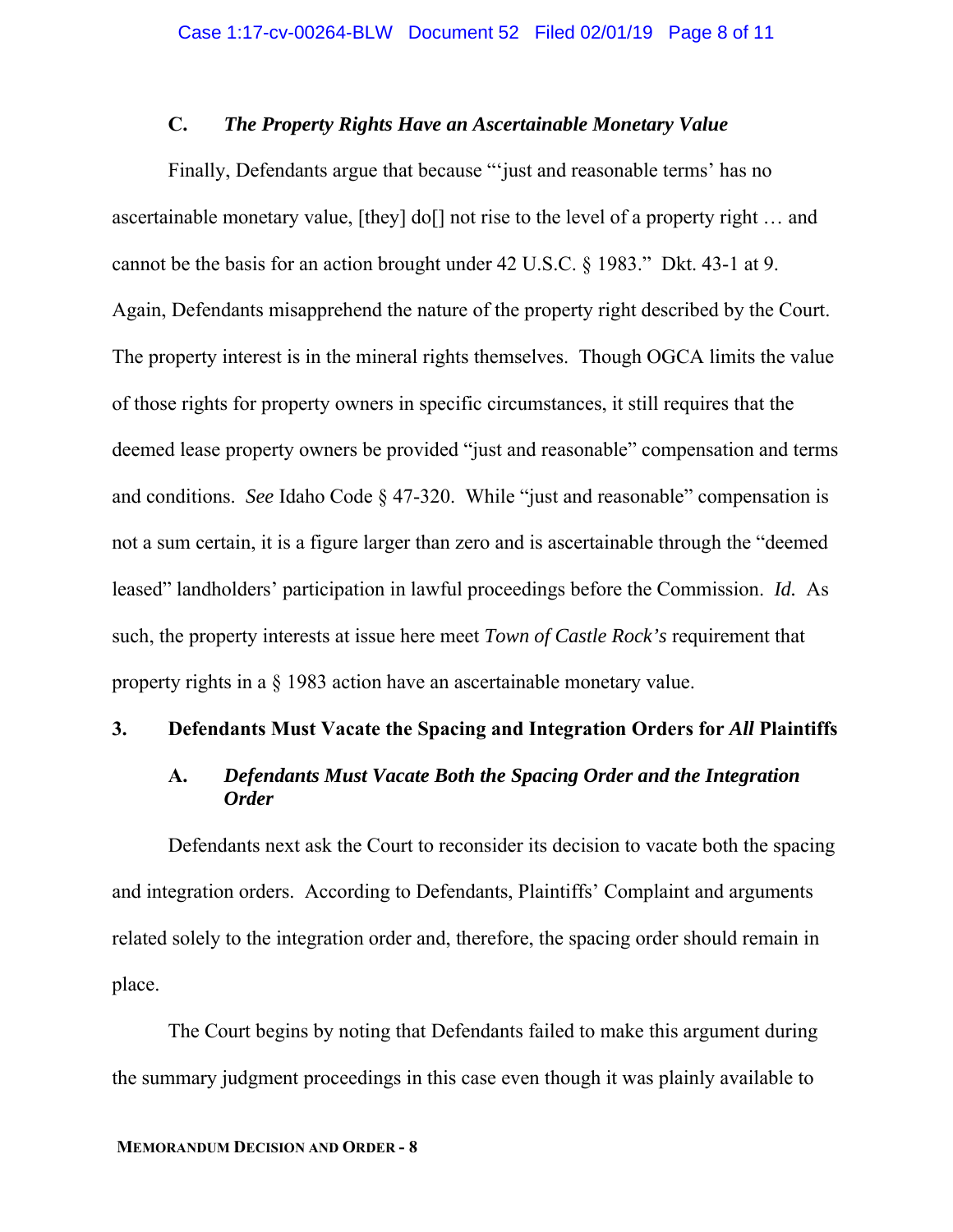#### Case 1:17-cv-00264-BLW Document 52 Filed 02/01/19 Page 9 of 11

them at that time. Dkt. 31. It is procedurally inappropriate for Defendants to now raise this argument by way of a Rule 59(e) motion. *Kona Enterprises, Inc. v. Estate of Bishop*, 229 F.3d 877, 890 (9th Cir. 2000) ("A Rule 59(e) motion may not be used to raise arguments or present evidence for the first time when they could reasonably have been raised earlier in the litigation." (citation omitted)).

Turning to the merits of the argument, though Defendants are correct that "[s]pacing orders are typically stand-alone orders," in this case Defendants concede that the hearing officer considered the "spacing and integration [orders] … in a single hearing." Dkt. 51 at 9. Individuals wishing to comment on the spacing order were not provided a separate notice and separate forum to air their concerns about the spacing order; instead, they were given one constitutionally deficient hearing in which to voice their concerns about both orders. Furthermore, the Idaho statute regarding spacing orders requires the Commission to consider the "size, shape and location of the units" in relation to the "pool as a whole." Idaho Code § 47-318. Because the Commission must consider issues regarding integration in determining the size of the "pool as a whole," it is necessarily true that the hearing officer's failure in this instance to provide the required procedural due process in considering the issue of integration denied Plaintiffs any meaningful ability to comment on the spacing order. Pursuant to the Court's Memorandum Decision and Order, the Final Order, which is comprised of both the spacing and integration orders, must be vacated.

#### **B.** *The Court's Order Applies to All Plaintiffs*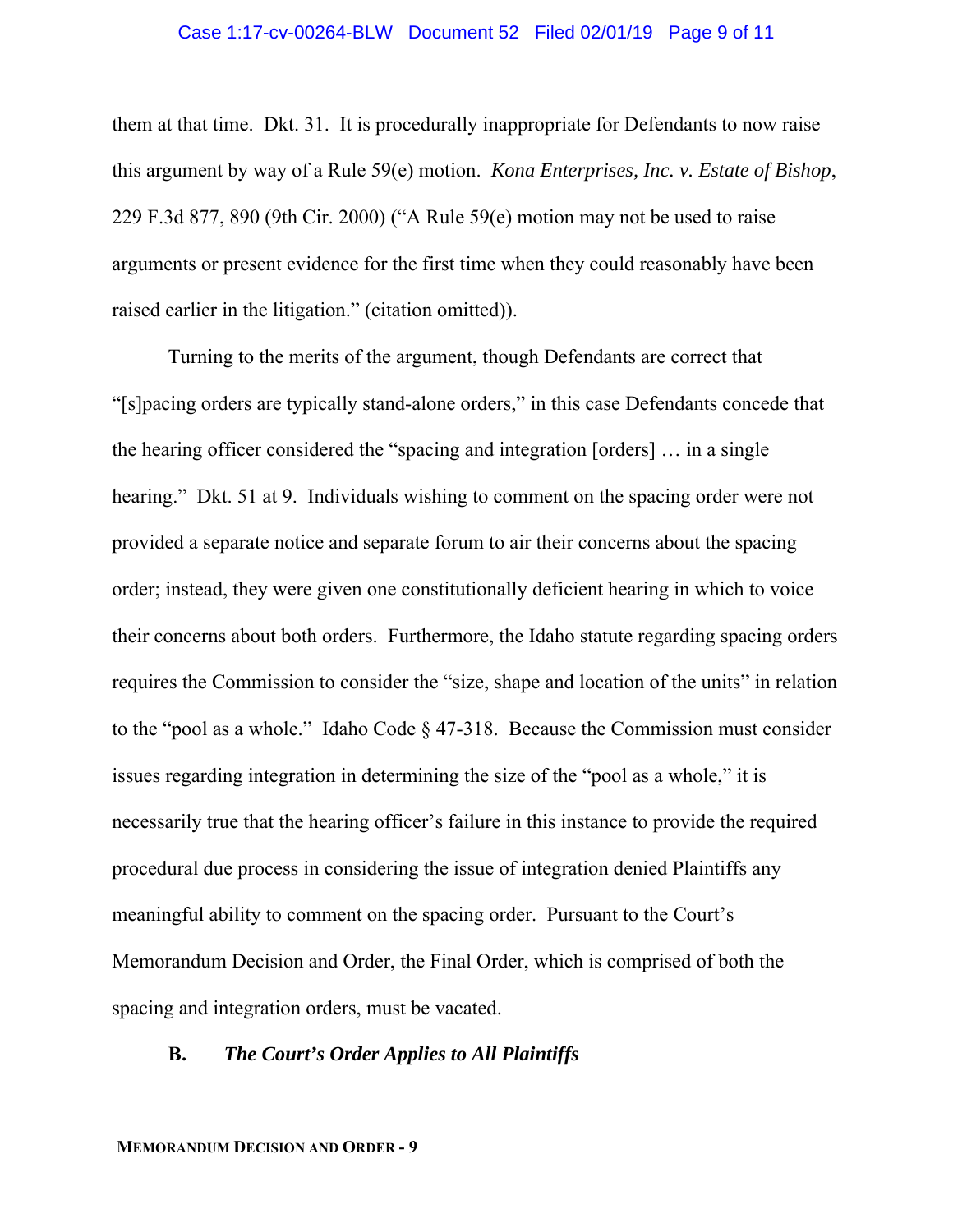#### Case 1:17-cv-00264-BLW Document 52 Filed 02/01/19 Page 10 of 11

As a last resort, Defendants argue that the Court's order should be limited to vacating the Commission's Final Order solely as to Plaintiffs Quade and Holtry. Dkt. 43- 1 at 11. According to Defendants "[t]he Plaintiffs make no effort … to demonstrate that the *named Plaintiffs* will not be accorded full relief if the injunction, and any subsequent hearing, is limited to the integration of the mineral interests of the named Plaintiffs." Dkt. 51 at 10 (emphasis in original).

A cursory review of the Complaint reveals that Plaintiffs Quade and Holtry were joined in this suit by Citizens Allied. Dkt. 1. Citizens Allied is composed of "hundreds of members across southern Idaho, including members whose property was subject to the recent application for spacing and integration orders discussed in this complaint." *Id.* at ¶ 2. Citizens Allied brought its "suit in its associative and representative capacity, on behalf of its members affected by the proceedings set forth in this Complaint." *Id.* As such, limiting the Court's order to only Plaintiffs Quade and Holtry will not, despite Defendants argument, "accord<sup>[]</sup> full relief" to each of the "named Plaintiffs." Dkt. 51 at 10. To the contrary, Citizens Allied, a named Plaintiff in the Complaint, would be left out in the cold. Dkt. 1 at ¶ 2. To the extent that Citizens Allied is comprised of "members whose property was subject to the [Final Order]," those members would share Citizens Allied's fate. *Id.* 

# **ORDER**